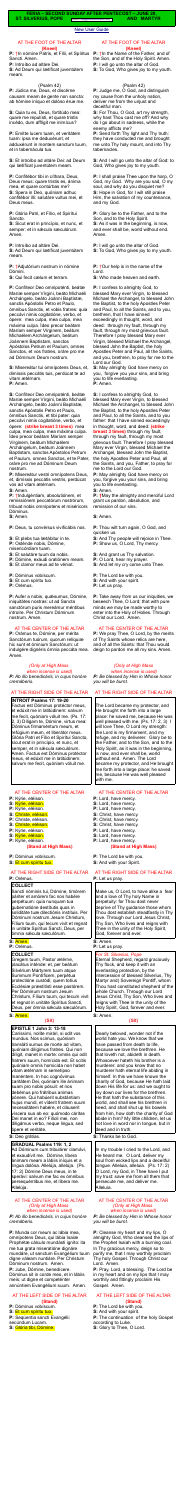#### **GOSPEL Luke 14: 16-24**

In illo témpore: Dixit Jesus phariséis parábolam hanc: Homo quidam fecit cœnam magnam, et vocávit multos. Et misit servum suum hora cœnæ dícere invitátis ut venírent, quia jam paráta sunt ómnia. Et cœpérunt simul omnes excusáre. Primus dixit ei: Villam emi, et necésse hábeo exíre, et vidére illam: rogo te, habe me excusátum. Et alter dixit: Juga boum emi quinque, et eo probáre illa: rogo te, habe me excusátum. Et alius dixit: Uxórem duxi: et ideo non possum veníre. Et revérsus servus nuntiávit hæc dómino suo. Tunc irátus paterfamílias, dixit servo suo: Exi cito in pláteas, et vicos civitátis: et páuperes, ac débiles, et cæcos, et claudos introduc huc. Et ait servus: Dómine, factum est ut imperásti, et adhuc locus est. Et ait dóminus servo: Exi in vias et sepes: et compélle intráre, ut impleátur domus mea. Dico autem vobis, quod nemo virórum illórum, qui vocáti sunt, gustábit cœnam meam.

**S:** Laus tibi, Christe. **P:** Per evangélica dicta deleántur nostra delícta.

# AT THE CENTER OF THE ALTAR

**P:** Dóminus vobíscum.

**S:** Et cum spíritu tuo.

**P:** Orémus.

# **(Sit)**

# **OFFERTORY Psalms 6: 5**

Dómine, convértere, et éripe ánimam meam: salvum me fac propter misericórdiam tuam.

**P:** Súscipe, sancte Pater, omnípotens ætérne Deus, hanc immaculátam hóstiam, quam ego indígnus fámulus tuus óffero tibi, Deo meo vivo et vero, pro innumerabílibus peccátis, et offensiónibus, et negligéntiis meis, et pro ómnibus circumstántibus, sed et pro ómnibus fidélibus christiánis vivis atque defúnctis: ut mihi, et illis profíciat ad salútem in vitam ætérnam. Amen.

#### AT THE RIGHT SIDE OF THE ALTAR

**P:** Deus, qui humánæ substántiæ dignitátem mirabíliter condidísti, et mirabílius reformásti: da nobis per hujus aquæ et vini mystérium, ejus divinitátis esse consórtes, qui humanitátis nostræ fíeri dignátus est párticeps, Jesus Christus Fílius tuus Dóminus noster: Qui tecum vivit et regnat in unitáte Spíritus Sancti, Deus: per ómnia sǽcula sæculórum. Amen.

#### AT THE CENTER OF THE ALTAR

**P:** Offérimus tibi, Dómine, cálicem salutáris tuam deprecántes cleméntiam: ut in conspéctu divínæ majestátis tuæ, pro nostra, et totíus mundi salúte cum odóre suavitátis ascéndat. Amen. In spíritu humilitátis, et in ánimo contríto suscipiámur a te, Dómine, et sic fiat sacrifícium nostrum in conspéctu tuo hódie, ut pláceat tibi, Dómine Deus. Veni, sanctificátor omnípotens ætérne Deus: et bénedic hoc sacrifícium, tuo sancto nómini præparátum.

Oblátio nos, Dómine, tuo nómini dicánda puríficet: et de die in diem ad cæléstis vitæ tránsferat actiónem. Per Dóminum nostrum Jesum Christum, Fílium tuum, qui tecum vivit et regnat in unitáte Spíritus Sancti, Deus, per ómnia sæcula sæculórum.

#### *(Only at High Mass when incense is used)*

*P: Per intercessiónem beáti Michǽlis Archángeli, stantis a dextris altáris incénsi, et ómnium electórum suórum, incénsum istud dignétur Dóminus benedícere, et in odórem suavitátis accípere. Per Christum Dóminum nostrum. Amen.*

*P: Incénsum istud a te benedíctum, ascéndat ad te, Dómine, et descéndat super nos misericórdia tua.*

**P:** Sanctus *a*, Sanctus *a*, Sanctus *a*, Dóminus Deus Sábaoth. Pleni sunt cæli et terra glória tua. Hosánna in excélsis. †Benedíctus qui venit in nómine Dómini. Hosánna in excélsis.

*P: Dirigátur, Dómine, orátio mea, sicut incénsum, in conspéctu tuo: elev*á*tio m*á*nuum me*á*rum sacrifícium vespertínum. Pone, Dómine, custódiam ori meo, et óstium circumstántiæ l*á*biis meis: ut non declínet cor meum in verba malítiæ, ad excusándas excusatiónes in peccátis. P: Accéndat in nobis Dóminus ignem sui amóris, et flamma ætérnæ caritátis. Amen.*

#### AT THE RIGHT SIDE OF THE ALTAR

**P:** Lavábo inter innocéntes manus meas: et circumdábo altáre tuum, Dómine: Ut áudiam vocem laudis, et enárrem univérsa mirabília tua. Dómine, diléxi decórem domus tuæ, et locum habitatiónis glóriæ tuæ. Ne perdas cum ímpiis, Deus, ánimam meam, et cum viris sánguinum vitam meam: In quorum mánibus iniquitátes sunt: déxtera eórum repléta est munéribus. Ego autem in innocéntia mea ingréssus sum: rédime me, et miserére mei. Pes meus stetit in dirécto: in ecclésiis benedícam te, Dómine. Glória Patri, et Filio, et Spirítui Sancto. Sicut erat in princípio, et nunc, et semper: et in sécula sæculórum. Amen.

#### AT THE CENTER OF THE ALTAR

**P:** A Hanc ígitur oblatiónem servitútis nostræ, sed et cunctæ famíliæ tuæ, quǽsumus, Dómine, ut placátus accípias: diésque nostros in tua pace dispónas, atque ab ætérna damnatióne nos éripi, et in electórum tuórum júbeas grege numerári. Per Christum Dóminum nostrum. Amen.

**P:** Súscipe, sancta Trínitas, hanc oblatiónem, quam tibi offérimus ob memóriam passiónis, resurrectiónis, et ascensiónis Jesu Christi Dómini nostri: et in honórem beátæ Maríæ semper Vírginis, et beáti Joánnis Baptístæ, et sanctórum Apostolórum Petri et Pauli, et istórum, et ómnium Sanctórum: ut illis profíciat ad honórem, nobis autem ad salútem: et illi pro nobis intercédere dignéntur in cælis, quorum memóriam ágimus in terris. Per eúndem Christum Dóminum nostrum. Amen.

**P:** Oráte fratres: ut meum ac vestrum sacrifícium acceptábile fiat apud Deum Patrem omnipoténtem.

**S:** Suscípiat Dóminus sacrifícium de mánibus tuis ad laudem, et glóriam nóminis sui, ad utilitátem quoque nostram, totiúsque Ecclésiæ suæ sanctæ. **P:** Amen.

#### **SECRET** *(silently)*

**P:** Receive, O Holy Father, almighty and eternal God, this spotless host, which I, Thine unworthy servant, offer unto Thee, my living and true God, for my innumerable sins, offenses, and negligences, and for all here present; and also for all faithful Christians both living and dead, that it may profit me and them for salvation unto life everlasting. Amen.

#### **SECRET** *(silently)*

Oblátio nos, Dómine, tuo nómini dicánda puríficet: et de die in diem ad cæléstis vitæ tránsferat actiónem. Per Dóminum nostrum Jesum Christum, Fílium tuum, qui tecum vivit et regnat in unitáte Spíritus Sancti, Deus,

*(aloud, to conclude the Secret Prayer)* **P:** ...per ómnia sæcula sæculórum. **(Stand at High Mass)**

#### **S:** Amen.

- **P:** Dóminus vobíscum.
- **S:** Et cum spíritu tuo.
- **P:** Sursum corda.
- **S:** Habémus ad Dóminum.
- **P:** Grátias agámus Dómino Deo
- nostro.
- **S:** Dignum et justum est.

# **COMMON PREFACE**

Vere dignum et justum est, æquum et salutáre, nos tibi semper, et ubíque grátias ágere: Dómine sancte, Pater omnípotens, ætérnæ Deus: per Christum Dóminum nostrum. Per quem majestátem tuam laudant Ángeli, adórant Dominatiónes, tremunt Potestátes. Cæli cælorúmque Virtútes, ac beáta Séraphim, sócia exsultatióne concélebrant. Cum quibus et nostras voces, ut admítti júbeas deprecámur, súpplici confessióne dicéntes:

#### **(Kneel)**

#### **THE ROMAN CANON** *(silently)*

**P:** Pray brethren, that my sacrifice and yours may be acceptable to God the Father almighty.

**P:** Te ígitur, clementíssime Pater, per Jesum Christum Fílium tuum, Dóminum nostrum, súpplices rogámus, ac pétimus uti accépta hábeas, et benedícas, hæc dona, hæc múnera, hæc sancta sacrifícia illibáta, in primis, quæ tibi offérimus pro Ecclésia tua sancta cathólica: quam pacificáre, custodíre, adunáre, et régere dignéris toto orbe terrárum: una cum fámulo tuo Papa nostro **N.**, et Antístite nostro **N.,** et ómnibus orthodóxis, atque cathólicæ et apostólicæ fidei cultóribus.

**P:** Meménto, Dómine, famulórum, famularúmque tuárum **N.**, et **N.**, et ómnium circumstántium, quorum tibi fides cógnita est, et nota devótio, pro quibus tibi offérimus: vel qui tibi ófferunt hoc sacrifícium laudis, pro se, suísque ómnibus: pro redemptióne animárum suárum, pro spe salútis et incolumitátis suæ: tibíque reddunt vota sua ætérno Deo, vivo et vero.

**P:** Communicántes, et memóriam venerántes, in primis gloriósæ semper Vírginis Maríæ, Genitrícis Dei et Dómini nostri Jesu Christi: sed et beáti Joseph, ejúsdem Vírginis Sponsi, et beatórum Apostolórum ac Mártyrum tuórum, Petri et Pauli, Andréæ, Jacóbi, Joánnis, Thomæ, Jacóbi, Philíppi, Bartholomǽi, Matthǽi, Simónis, et Thaddǽi: Lini, Cleti, Cleméntis, Xysti, Cornélii, Cypriáni, Lauréntii, Chrysógoni, Joánnis et Pauli, Cosmæ et Damiáni, et ómnium Sanctórum tuórum; quorum méritis precibúsque concédas, ut in ómnibus protectiónis tuæ muniámur auxílio. Per eúndem Christum Dóminum nostrum. Amen.

At that time Jesus spoke to the Pharisees this parable: A certain man made a great supper, and invited many. And he sent his servant, at the hour of the supper, to say them that were invited, that they should come, for now all things were ready. And they began all at once to make excuse. The first said to him: I have bought a farm, and must needs go out, and see it: I pray thee hold me excused. And another said: I have bought five yoke of oxen, and I go to try them; I pray thee hold me excused. And another said: I have married a wife, and therefore I cannot come. And the servant returning, told these things to his lord. Then the master of the house being angry, said to his servant: Go out quickly into the streets and lanes of the city, and bring in hither the poor, and the feeble, and the blind, and the lame. And the servant said: Lord, it is done as thou hast commanded, and yet there is room. And the lord said to the servant: Go out into the highways and hedges, and compel them to come in, that my house may be filled. But I say unto you, that none of these men that were invited shall taste of my supper.

**S:** Praise to Thee, O Christ. **P:** May our offenses be erased by the words of the Gospel.

#### AT THE CENTER OF THE ALTAR

**P:** The Lord be with you.

- **S:** And with your spirit.
- **P:** Let us pray.

## **(Sit)**

Turn to me, O Lord, and deliver my soul; O save me for Thy mercy's sake.

#### AT THE RIGHT SIDE OF THE ALTAR

**P:** O God, Who wonderfully formed the dignity of human nature, and more wonderfully restored it, grant us through the mystery of this water and wine, to be made participants of His divinity, Who condescended to become a partaker of our humanity, Jesus Christ, Thy Son, our Lord, Who with Thee, lives and reigns in the unity of the Holy Spirit, God, forever and ever. Amen.

#### AT THE CENTER OF THE ALTAR

**P:** We offer Thee, O Lord, the chalice of salvation, pleading Thy clemency, that it may ascend in the sight of Thy divine majesty, with a sweet fragrance, for our salvation and for that of the whole world. Amen. In a humble spirit and a contrite heart may we be received by Thee, O Lord, and let our sacrifice be so made in Thy sight this day that it may please Thee, O Lord God. Come, O sanctifier, almighty and eternal God, and bless this sacrifice prepared for Thy holy name.

### *(Only at High Mass when incense is used)*

*P: By the intercession of blessed Michael the Archangel, who stands at the right hand of the altar of incense, and of all His elect, may the Lord deign to bless this incense, and to receive it as a sweet fragrance, through Christ our Lord.*

*P: May this incense, blessed by Thee, ascend to Thee, O Lord, and may Thy mercy descend upon us.*

*P: Let my prayer be directed, O Lord, as incense in Thy sight, the lifting up of my hands as an evening sacrifice. Set a watch, O Lord, before my mouth: and a door round about my lips: that my heart may not incline to evil words: to make excuses in sins.*

*P: May the Lord enkindle in us the fire of His love and the flame of everlasting charity. Amen.*

#### AT THE RIGHT SIDE OF THE ALTAR

**P:** I will wash my hands among the innocent, and I will compass Thine altar, O Lord, that I may hear the voice of praise: and tell of all Thy wondrous deeds. I have loved, O Lord, the beauty of Thy house and the place where Thy glory dwelleth. Destroy not my soul, O God, with the wicked, nor my life with men of blood. In whose hands are iniquities, their right hand is full with gifts. But I have walked in my innocence: redeem me, and have mercy on me. My foot has stood on the right path; in the churches I will bless Thee, O Lord. Glory be to the Father, and to the Son, and to the Holy Spirit. As it was in the beginning, is now, and ever shall be, world without end. Amen.

#### AT THE CENTER OF THE ALTAR

**P:** Receive, O holy Trinity, this oblation which we offer to Thee in remembrance of the Passion, Resurrection, and Ascension of Our Lord Jesus Christ, and in honor of

blessed Mary, ever Virgin, blessed John the Baptist, the holy Apostles Peter and Paul, and of these and of all the Saints; that it may avail unto their honor and our salvation, and may they deign to intercede in heaven for us who honor their memory here on earth. Through the same Christ, our Lord. Amen.

**S:** May the Lord receive the sacrifice from your hands, to the praise and glory of His name, to our benefit, and that of all His holy Church.

## **P:** Amen.

May the offering, to be dedicated to thy Name, O Lord, purify us, and day by day, change us to the living of a heavenly life. Through our Lord Jesus Christ, Thy Son, Who lives and reigns with Thee in the unity of the Holy Spirit, God, forever and ever.

#### *For St. Silverius*

May the offering, to be dedicated to thy Name, O Lord, purify us, and day by day, change us to the living of a heavenly life. Through our Lord Jesus Christ, Thy Son, Who lives and reigns with Thee in the unity of the Holy Spirit, God,

**P:** ...forever and ever. **(Stand at High Mass)**

#### **S:** Amen.

- **P:** The Lord be with you.
- **S:** And with your spirit.
- **P:** Lift up your hearts.
- **S:** We have lifted them up to the Lord.
- **P:** Let us give thanks to the Lord our God.
- **S:** It is fitting and just.

It is truly fitting and just, proper and beneficial, that we should always and everywhere, give thanks unto Thee, holy Lord, Father almighty, everlasting God, through Christ our Lord. Through whom the Angels praise Thy majesty, the Dominations adore, the Powers tremble: the heavens and the hosts of heaven, and the blessed Seraphim, together celebrate in exultation. With whom, we pray Thee, command that our voices of supplication also be admitted in confessing Thee saying:

#### **(Kneel)**

**P:** Holy, holy, holy, Lord God of Hosts! Heaven and earth are filled with Thy glory. Hosanna in the highest! †Blessed is He Who comes in the name of the Lord. Hosanna in the highest!

#### **THE ROMAN CANON**

**P:** Therefore, most merciful Father, we humbly pray and entreat Thee, through Jesus Christ, Thy Son, Our Lord, that Thou would accept and bless these gifts, these offerings, these holy and spotless sacrifices, which, in the first place, we offer Thee for Thy holy Catholic Church: deign to pacify, to guard, to unite, and to govern her throughout the world, together with Thy servant **N.**, our Pope, and **N.**, our Bishop; and all orthodox believers of the Catholic and apostolic faith.

**P:** Be mindful, O Lord, of Thy servants and handmaids **N.** and **N.**, and of all here present, whose faith and devotion are known unto Thee, for whom we offer, or who offer to Thee, this sacrifice of praise for themselves, and for all their own, for the redemption of their souls, for their hope of salvation and safety; and who pay their vows to Thee, the everlasting, living, and true God.

**P:** Having communion with, and venerating first of all the memory of the glorious and ever Virgin Mary, Mother of our God and Lord Jesus Christ; and also of blessed Joseph, Spouse of the same Virgin, and of Thy blessed Apostles and Martyrs, Peter and Paul, Andrew, James, John, Thomas, James, Philip, Bartholomew, Matthew, Simon and Thaddeus; of Linus, Cletus, Clement, Sixtus, Cornelius, Cyprian, Lawrence, Chrysogonus, John and Paul, Cosmas and Damian, and all Thy Saints, by whose merits and prayers, grant that in all things we may be defended by the help of Thy protection. Through the same Christ, our Lord. Amen.

**P:** We therefore beseech Thee, O Lord, to graciously accept this oblation of our service, as also of Thy entire family; dispose our days in Thy peace, save us from eternal damnation, and command that we be numbered in the flock of Thine elect. Through Christ our Lord. Amen.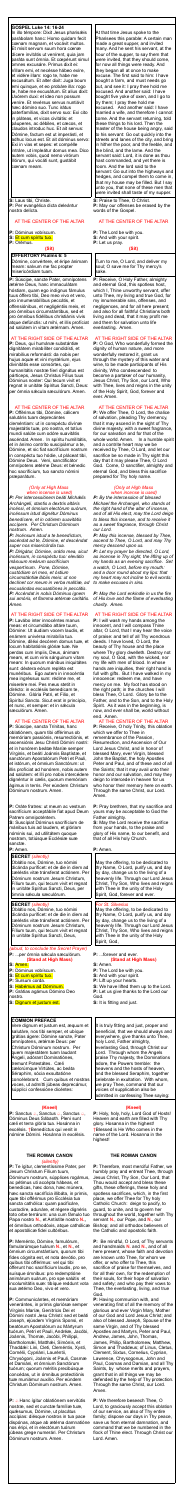**P:** Quam oblatiónem tu, Deus, in ómnibus, quǽsumus, benedíctam, adscríptam, ratam, rationábilem, acceptabilémque fácere dignéris: ut nobis Corpus, et Sanguis fiat dilectíssimi Fílii tui Dómini nostri Jesu Christi.

Accípite, et manducáte ex hoc omnes, HOC EST ENIM CORPUS MEUM.  $\bigoplus \bigoplus \bigoplus$ 

**P:** Qui prídie quam paterétur, accépit panem in sanctas, ac venerábiles manus suas, et elevátis óculis in cælum ad te Deum Patrem suum omnipoténtem, tibi grátias agens, benedíxit, fregit, dedítque discípulis suis, dicens:

**P:** Símili modo postquam cænátum est, accípiens et hunc præclárum Cálicem in sanctas ac venerábiles manus suas: item tibi grátias agens, benedíxit, dedítque discípulis suis, dicens:

Accípite, et bíbite ex eo omnes, HIC EST ENIM CALIX SÁNGUINIS MEI, NOVI ET AETÉRNI

TESTAMÉNTI: MYSTÉRIUM FÍDEI: QUI PRO VOBIS ET PRO MULTIS EFFUNDÉTUR IN REMISSIÓNEM PECCATÓRUM.

Hæc quotiescúmque fecéritis, in mei memóriam faciétis.

#### $A A A$

**P:** Unde et mémores, Dómine, nos servi tui, sed et plebs tua sancta, ejúsdem Christi Fílii tui Dómini nostri tam beátæ passiónis, nec non et ab ínferis resurrectiónis, sed et in cælos gloriósæ ascensiónis: offérimus præcláræ majestáti tuæ de tuis donis, ac datis, hóstiam puram, hóstiam sanctam, hóstiam immaculátam, Panem sanctum vitæ ætérnæ, et Cálicem salútis perpétuæ.

**P:** Supra quæ propítio ac seréno vultu respícere dignéris; et accépta habére, sícuti accépta habére dignátus es múnera púeri tui justi Abel, et sacrifícium Patriárchæ nostri Ábrahæ: et quod tibi óbtulit summus sacérdos tuus Melchísedech, sanctum sacrifícium, immaculátam hóstiam.

*(aloud, to conclude the Canon)* **P:** Per ómnia sæcula sæculórum.

**P:** Líbera nos, quésumus, Dómine, ab ómnibus malis, prætéritis,

præséntibus, et futúris: et intercedénte beáta et gloriósa semper Vírgine Dei Genitríce María, cum beátis Apóstolis tuis Petro et Paulo, atque Andréa, et ómnibus Sanctis, da propítius pacem in diébus nostris: ut ope misericórdiæ tuæ adjúti, et a peccáto simus semper líberi et ab omni perturbatióne secúri. Per eúndem Dominum nostrum Jesum Christum Fílium tuum. Qui tecum vivit et regnat in unitáte Spíritus Sancti, Deus, per ómnia sæcula sæculórum.

**P:** Súpplices te rogámus, omnípotens Deus: jube hæc perférri per manus sancti Ángeli tui in sublíme altáre tuum, in conspéctu divínæ majestátis tuæ: ut quotquot, ex hac altáris participatióne sacrosánctum Fílii tui, Corpus, et Sánguinem sumpsérimus, omni benedictióne cælésti et grátia repleámur. Per eúndem Christum Dóminum nostrum. Amen.

#### **P:** Meménto étiam, Dómine,

famulórum, famularúmque tuarum **N.** et **N.** qui nos præcessérunt cum signo fídei, et dórmiunt in somno pacis. Ipsis, Dómine, et ómnibus in Christo quiescéntibus, locum refrigérii, lucis et pacis, ut indúlgeas, deprecámur. Per eúndem Christum Dóminum nostrum. Amen.

**P:** Nobis quoque peccatóribus fámulis tuis, de multitúdine miseratiónum tuárum sperántibus, partem áliquam, et societátem donáre dignéris, cum tuis sanctis Apóstolis et Martýribus: cum Joánne, Stéphano, Matthía, Bárnaba, Ignátio, Alexándro, Marcellíno, Petro, Felicitáte, Perpétua, Ágatha, Lúcia, Agnéte, Cæcília, Anastásia, et ómnibus Sanctis tuis: intra quorum nos consórtium, non æstimátor mériti, sed véniæ, quæsumus, largítor admítte. Per Christum Dóminum nostrum.

**P:** Per quem hæc ómnia, Dómine, semper bona creas, sanctíficas, vivíficas, benedícis, et præstas nobis. Per ipsum, et cum ipso, et in ipso, est tibi Deo Patri omnipoténti, in unitáte Spíritus Sancti, omnis honor, et glória.

Dómine, non sum dignus  $\triangle$ , ut intres sub tectum meum: sed tantum dic verbo, et sanábitur ánima mea. Dómine, non sum dignus  $\triangle$ , ut intres sub tectum meum: sed tantum dic verbo, et sanábitur ánima mea. Dómine, non sum dignus  $\triangle$ , ut intres sub tectum meum: sed tantum dic verbo, et sanábitur ánima mea.

# **(Stand at High Mass)**

**S:** Amen.

**P:** Orémus. Præcéptis salutáribus móniti, et divína institutióne formáti, audémus dícere:

Pater noster, qui es in cælis: Sanctificétur nomen tuum: Advéniat regnum tuum: Fiat volúntas tua, sicut in cælo, et in terra. Panem nostrum quotidiánum da nobis hódie: Et dimítte nobis débita nostra, sicut et nos dimíttimus debitóribus nostris. Et ne nos indúcas in tentatiónem: **S:** Sed líbera nos a malo.

**P:** Amen

#### **S:** Amen.

**P:** Pax Dómini sit semper vobíscum.

### **S:** Et cum spíritu tuo. **(Kneel at High Mass)**

**P:** Hæc commíxtio, et consecrátio Córporis et Sánguinis Dómini nostri Jesu Christi fiat accipiéntibus nobis in vitam ætérnam. Amen.

Agnus Dei, qui tollis peccáta mundi: **(strike breast)** miserére nobis.

Agnus Dei, qui tollis peccáta mundi: **(strike breast)** miserére nobis.

Agnus Dei, qui tollis peccáta mundi: **(strike breast)** dona nobis pacem.

**P:** Dómine Jesu Christe, qui dixísti Apóstolis tuis: Pacem relínquo vobis, pacem meam do vobis: ne respícias peccáta mea, sed fidem Ecclésiæ tuæ: eámque secúndum voluntátem tuam pacificáre et coadunáre dignéris: Qui vivis et regnas Deus per ómnia sæcula sæculórum. Amen.

**P:** Dómine Jesu Christe, Fili Dei vivi, qui ex voluntáte Patris, cooperánte Spíritu Sancto, per mortem tuam mundum vivificásti: líbera me per hoc sacrosánctum Corpus et Sánguinem tuum ab ómnibus iniquitátibus meis, et univérsis malis: et fac me tuis semper inhærére mandátis, et a te numquam separári permíttas: Qui cum eódem Deo Patre et Spiritu Sancto vivis et regnas Deus in sǽcula sæculórum. Amen.

**P:** Percéptio Córporis tui, Dómine Jesu Christe, quod ego indígnus súmere præsúmo, non mihi provéniat in judícium et condemnatiónem: sed pro tua pietáte prosit mihi ad tutaméntum mentis et córporis, et ad medélam percipiéndam: Qui vivis et regnas cum Deo Patre in unitáte Spíritus Sancti, Deus, per ómnia sæcula sæculórum. Amen.

**P:** Panem cæléstem accípiam, et nomen Dómini invocábo.

**P:** Corpus Dómini nostri Jesu Christi custódiat ánimam meam in vitam ætérnam. Amen.

**P:** Quid retríbuam Dómino pro ómnibus quæ retríbuit mihi? Cálicem salutáris accípiam, et nomen Dómini invocábo. Laudans invocábo Dóminum, et ab inimícis meis salvus ero.

**P:** Sanguis Dómini nostri Jesu Christi custódiat ánimam meam in vitam ætérnam. Amen.

**P:** Ecce Agnus Dei, ecce qui tollit peccáta mundi.

**S:** Dómine, non sum **(strike breast)** dignus, ut intres sub tectum meum: sed tantum dic verbo, et sanábitur ánima mea.

**S:** Dómine, non sum **(strike breast)**  dignus, ut intres sub tectum meum: sed tantum dic verbo, et sanábitur ánima mea.

**S:** Dómine, non sum **(strike breast)**  dignus, ut intres sub tectum meum: sed tantum dic verbo, et sanábitur ánima mea.

#### AT THE COMMUNION RAIL

**P:** Corpus Dómini nostri Jesu Christi custódiat ánimam tuam in vitam ætérnam. Amen.

#### AT THE CENTER OF THE ALTAR

**P:** Quod ore súmpsimus, Dómine, pura mente capiámus: et de múnere temporáli fiat nobis remédium sempitérnum.

**P:** Corpus tuum, Dómine, quod sumpsi, et Sanguis, quem potávi, adhæreat viscéribus meis: et præsta; ut in me non remáneat scélerum mácula, quem pura et sancta refecérunt sacraménta: Qui vivis et regnas in sǽcula sæculórum, Amen.

#### AT THE RIGHT SIDE OF THE ALTAR

#### **COMMUNION Psalms 12: 6**

Cantábo Dómino, qui bona tríbuit mihi, et psallam nómini Dómini altíssimi.

**P:** Which oblation, do Thou, O God, deign in all respects to make blessed, approved, ratified, reasonable and acceptable, so that it may become for us the Body and Blood of Thy most beloved Son, our Lord, Jesus Christ.

**P:** Who, the day before He suffered, took bread into His holy and venerable hands, and with His eyes raised to heaven, unto Thee, God, His almighty Father, giving thanks to Thee, He blessed it, broke it, and gave it to His disciples saying: Take, all of you, and eat of this:

FOR THIS IS MY BODY.

**P:** In like manner, after He had supped, taking also this excellent chalice into His holy and venerable hands, and giving thanks to Thee, He blessed it, and gave it to His disciples, saying: Take, all of you, and drink of this: FOR THIS IS THE CHALICE OF MY BLOOD OF THE NEW AND ETERNAL TESTAMENT: THE MYSTERY OF FAITH: WHICH SHALL BE POURED OUT FOR YOU AND FOR MANY UNTO THE REMISSION OF SINS. As often as you shall do these things, you do them in memory of Me.

**P:** Wherefore, Lord, we, Thy servants, but also Thy holy people, mindful of the same Christ, Thy Son, our Lord, of His blessed passion, and of His resurrection from the grave, and of His glorious ascension into heaven, offer unto Thy most excellent majesty of Thine own gifts, bestowed upon us, a pure victim, a holy victim, an unspotted victim, the holy Bread of eternal life and the Chalice of everlasting salvation.

**P:** Deign to regard them with a gracious and serene countenance, and to accept them, as Thou didst deign to accept the gifts of Thy just servant Abel, and the sacrifice of Abraham our Patriarch, and that which Thy chief priest Melchisedech offered to Thee, a holy sacrifice, an unspotted victim.

**P:** Humbly we pray Thee, almighty God, command these offerings to be borne by the hands of Thy holy Angel to Thine altar on high, in the sight of Thy divine majesty, so that as many of us as shall, by partaking from this altar, consume the most holy Body and Blood of Thy Son, may be filled with every heavenly grace and blessing. Through the same Christ our Lord. Amen.

**P:** Be mindful also, O Lord, of Thy servants and handmaids **N.** and **N.** who have gone before us with the sign of faith and rest in the sleep of peace. To these, O Lord, and to all who rest in Christ, we plead that you grant a place of comfort, light, and peace. Through the same Christ our Lord. Amen.

**P:** To us sinners also, Thy servants, trusting in the multitude of Thy mercies, deign to grant some part and fellowship with Thy holy Apostles and Martyrs, with John, Stephen, Matthias, Barnabas, Ignatius, Alexander, Marcellinus, Peter, Felicitas, Perpetua, Agatha, Lucy, Agnes, Cecilia, Anastasia, and with all Thy Saints, into whose company, we beseech Thee, not as appraiser of merit but as bestower of pardon, to admit us. Through Christ our Lord.

**P:** Through Whom, O Lord, Thou always create, sanctify, quicken, bless and bestow upon us all good things. Through Him and with Him and in Him is to Thee, God the Father almighty, in the unity of the Holy Spirit, all honor and glory,

**P:** Forever and ever.

#### **(Stand at High Mass)**

**S:** Amen.

**P:** Let us pray: Admonished by Thy saving precepts, and following Thy divine institution, we dare to say: Our Father, Who art in heaven, hallowed be Thy name; Thy kingdom come; Thy will be done on earth as it is in heaven. Give us this day our daily bread. And forgive us our trespasses as we forgive those who trespass against us. And lead us not into temptation.

**S:** But deliver us from evil. **P:** Amen.

**P:** Deliver us, we beseech Thee, O Lord, from all evils, past, present, and to come; and by the intercession of the blessed and glorious ever-Virgin Mary, Mother of God, together with Thy blessed Apostles, Peter and Paul, and Andrew, and all the Saints, mercifully grant peace in our days, that sustained by the help of Thy mercy, we may be always free from sin and secure from all disturbance. Through the same Jesus Christ, Thy Son, our Lord, Who lives and reigns with Thee, in the unity of the Holy Spirit, God, forever and ever.

**S:** Amen.

**P:** The peace of the Lord be always with you. **S:** And with your spirit.

# **(Kneel at High Mass)**

**P:** May this mingling and consecration of the Body and Blood of our Lord Jesus Christ be to us who receive it effectual unto eternal life. Amen.

Lamb of God, Who takes away the sins of the world, **(strike breast)** have mercy on us.

Lamb of God, Who takes away the sins of the world, **(strike breast)** have mercy on us.

Lamb of God, Who takes away the sins of the world, **(strike breast)** grant us peace.

**P:** O Lord Jesus Christ, Who said to Thine Apostles: Peace I leave you, My peace I give you; regard not my sins, but the faith of Thy Church, and deign to grant her peace and to unify her according to Thy will: Who lives and reigns God, forever and ever. Amen.

**P:** Lord Jesus Christ, Son of the living God, Who, by the will of the Father, with the cooperation of the Holy Spirit, hast by Thy death given life to the world; deliver me by this Thy most sacred Body and Blood, from all my sins and from all evils. Make me always cleave to Thy commandments, and never permit me to be separated from Thee, Who with the same God the Father and the Holy Spirit, lives and reigns, God, forever and ever. Amen.

**P:** Let not the partaking of Thy Body, O Lord Jesus Christ, which I, unworthy, presume to receive, turn to my judgment and condemnation; but through Thy kindness, may it benefit me, a safeguard both of mind and body, and a certain remedy. Who with God the Father, in the unity of the Holy Spirit, lives and reigns God, forever and ever. Amen.

**P:** I will take the Bread of heaven, and will call upon the name of the Lord.

Lord, I am not worthy that Thou should enter under my roof; but only say the word and my soul shall be healed. Lord, I am not worthy that Thou should enter under my roof; but only say the word and my soul shall be healed. Lord, I am not worthy that Thou should enter under my roof; but only say the word and my soul shall be healed.

**P:** May the Body of our Lord Jesus Christ preserve my soul unto life everlasting. Amen.

**P:** What return shall I render unto the

Lord for all He has given me? I will take the Chalice of salvation, and I will call upon the name of the Lord. Praising I will call upon the Lord, and I shall be saved from my enemies.

**P:** May the Blood of our Lord Jesus Christ preserve my soul to life everlasting. Amen.

**P:** Behold the Lamb of God, behold Him who takes away the sins of the world.

**S:** Lord, I am **(strike breast)** not worthy that Thou should enter under my roof; but only say the word and my soul shall be healed.

**S:** Lord, I am **(strike breast)** not worthy that Thou should enter under my roof; but only say the word and my soul shall be healed.

**S:** Lord, I am **(strike breast)** not worthy that Thou should enter under my roof; but only say the word and my soul shall be healed.

#### AT THE COMMUNION RAIL

**P:** May the Body of our Lord Jesus Christ preserve your soul unto everlasting life. Amen.

#### AT THE CENTER OF THE ALTAR

**P:** Grant, O Lord, that what we have taken with our mouth, we may receive with a pure mind; and from a temporal gift may it become to us an eternal remedy.

**P:** May Thy Body, O Lord, which I have consumed, and Thy Blood which I have drunk, cling to my vitals; and grant that no wicked stain may remain in me, whom these pure and holy mysteries have refreshed. Who lives and reigns, forever and ever. Amen.

# AT THE RIGHT SIDE OF THE ALTAR

I will sing to the Lord, who giveth me good things: and I will sing to the name of the Lord Most high.